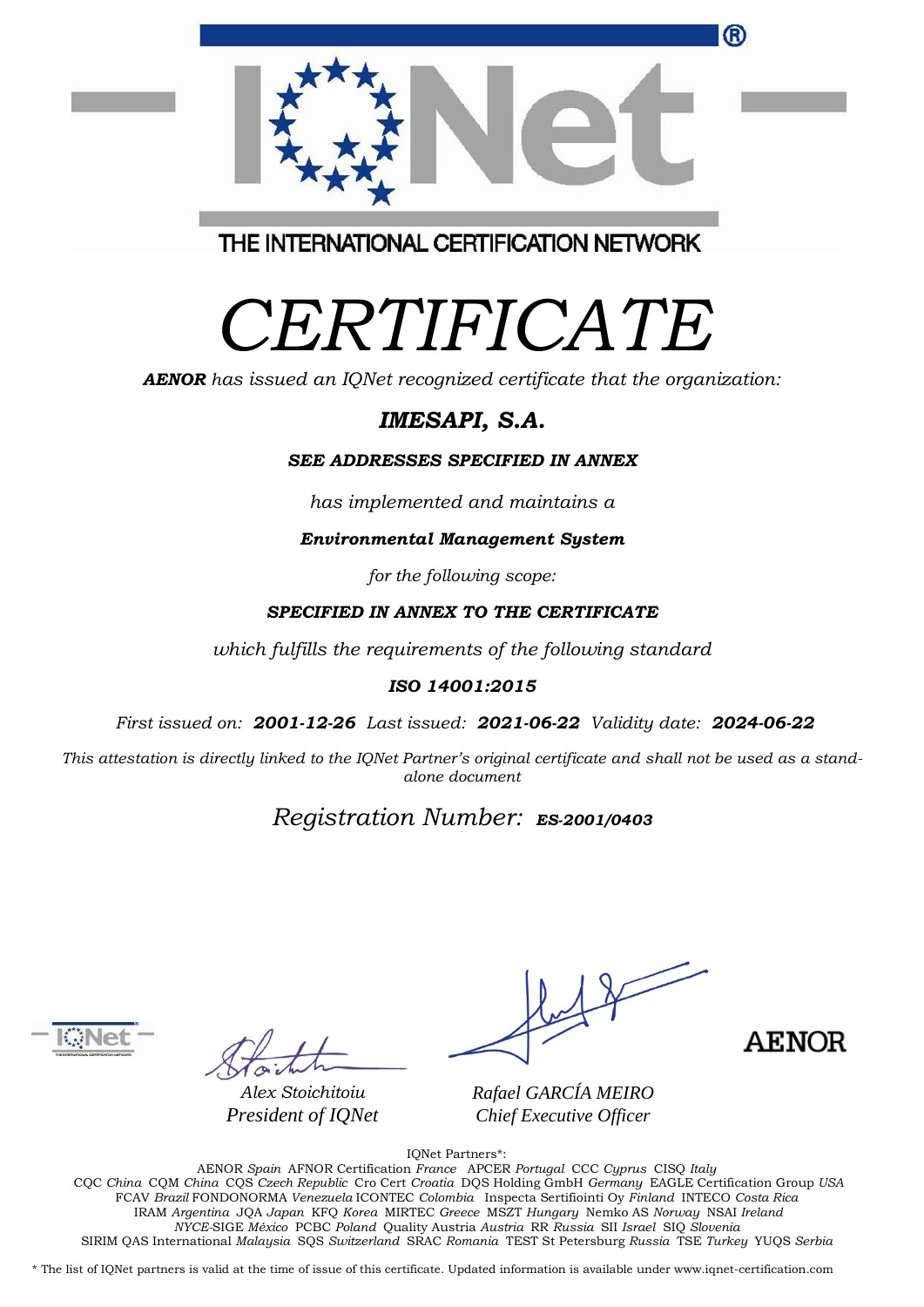|                                                                                                                       | ®                                                                                                                                       |  |  |  |  |  |
|-----------------------------------------------------------------------------------------------------------------------|-----------------------------------------------------------------------------------------------------------------------------------------|--|--|--|--|--|
|                                                                                                                       |                                                                                                                                         |  |  |  |  |  |
| THE INTERNATIONAL CERTIFICATION NETWORK                                                                               |                                                                                                                                         |  |  |  |  |  |
| Annex to IQNet Certificate Number ES-2001/0403<br><b>IMESAPI, S.A.</b>                                                |                                                                                                                                         |  |  |  |  |  |
| IMESAPI, S.A.<br>(A, B, C, D, F, H, J) C/ VIA DE LOS POBLADOS, 9.<br>28033 - MADRID                                   | (A, B, C, D, F, H, J)<br><b>CALLE RAMON Y CAJAL, 107</b><br>28043 - MADRID                                                              |  |  |  |  |  |
| (A, B, C, D, F, H, J) Delegación de Asturias<br>AVENIDA DE EDUARDO CASTRO, 94 NAVE 2<br>33212 - GIJON<br>(ASTURIAS)   | (A, B, C, D, F, H, J) Delegación de Cataluña<br><b>CL TORRENT ESTADELLA, 1</b><br>08030 - BARCELONA                                     |  |  |  |  |  |
| (A, B, C, D, F, H, J) Delegación de Valencia<br><b>CL DOCTOR FLEMING, 14</b><br>46930 - QUART DE POBLET<br>(VALENCIA) | (A, B, C, D, F, H, J) Delegación de Tenerife<br>P.I. COSTA SUR, CALLE 301, 4<br>38009 - SANTA CRUZ DE TENERIFE                          |  |  |  |  |  |
| (A, B, C, D, F, H, J) Dirección Regional de Andalucia<br>PI CALONGE - CL METALURGIA, 20<br><b>41007 - SEVILLA</b>     | (A, B, C, D, F, H, J) Delegación de las Palmas de Gran Canaria<br><b>CL SIMON BOLIVAR, 21</b><br>35214 - MELENARA-TELDE<br>(LAS PALMAS) |  |  |  |  |  |
| (A, B, C, D, F, H, J) Delegación de Extremadura<br><b>PI EL NEVERO PARC H2 NAVE 1</b><br>06006 - BADAJOZ              | A, B, C, D, F, H, J Delegación Vigo<br>C/ LOPEZ DE NEIRA, 3 1º - OFICINA 102<br>36202 - VIGO<br>(PONTEVEDRA)                            |  |  |  |  |  |

**(A, B, C, D, F, H, J) Delegación de Vigo - Almacen SUBIDA CEMENTERIO PUXEIROS, 33 36318 - VIGO (PONTEVEDRA)**

**(A, B, C, D, F, H, J) IMESAPI INDUSTRIAL-CL RAMON Y CAJAL, 107 28043 - MADRID**

**(A, B, C, D, F, H, J) Delegación Norte CALLE FAUSTINO CAVADAS, 28 39011 - SANTANDER (CANTABRIA)**

*First issued on: 2001-12-26 Last issued: 2021-06-22 Validity date: 2024-06-22*

*This annex is only valid in connection with the above-mentioned certificate.*

*Alex Stoichitoiu President of IQNet* *Rafael GARCÍA MEIRO Chief Executive Officer*

**AENOR** 

IQNet Partners\*:

AENOR *Spain* AFNOR Certification *France* APCER *Portugal* CCC *Cyprus* CISQ *Italy* CQC *China* CQM *China* CQS *Czech Republic*  Cro Cert *Croatia* DQS Holding GmbH *Germany* FCAV *Brazil* FONDONORMA *Venezuela* ICONTEC *Colombia* Inspecta Sertifiointi Oy *Finland* INTECO *Costa Rica* IRAM *Argentina* JQA *Japan* KFQ *Korea* MIRTEC *Greece* MSZT *Hungary* Nemko AS *Norway*  NSAI *Ireland NYCE-*SIGE *México* PCBC *Poland* Quality Austria *Austria* RR *Russia* SII *Israel* SIQ *Slovenia*  SIRIM QAS International *Malaysia* SQS *Switzerland* SRAC *Romania* TEST St Petersburg *Russia* TSE *Turkey* YUQS *Serbia* IQNet is represented in the USA by: AFNOR Certification, CISQ, DQS Holding GmbH and NSAI Inc.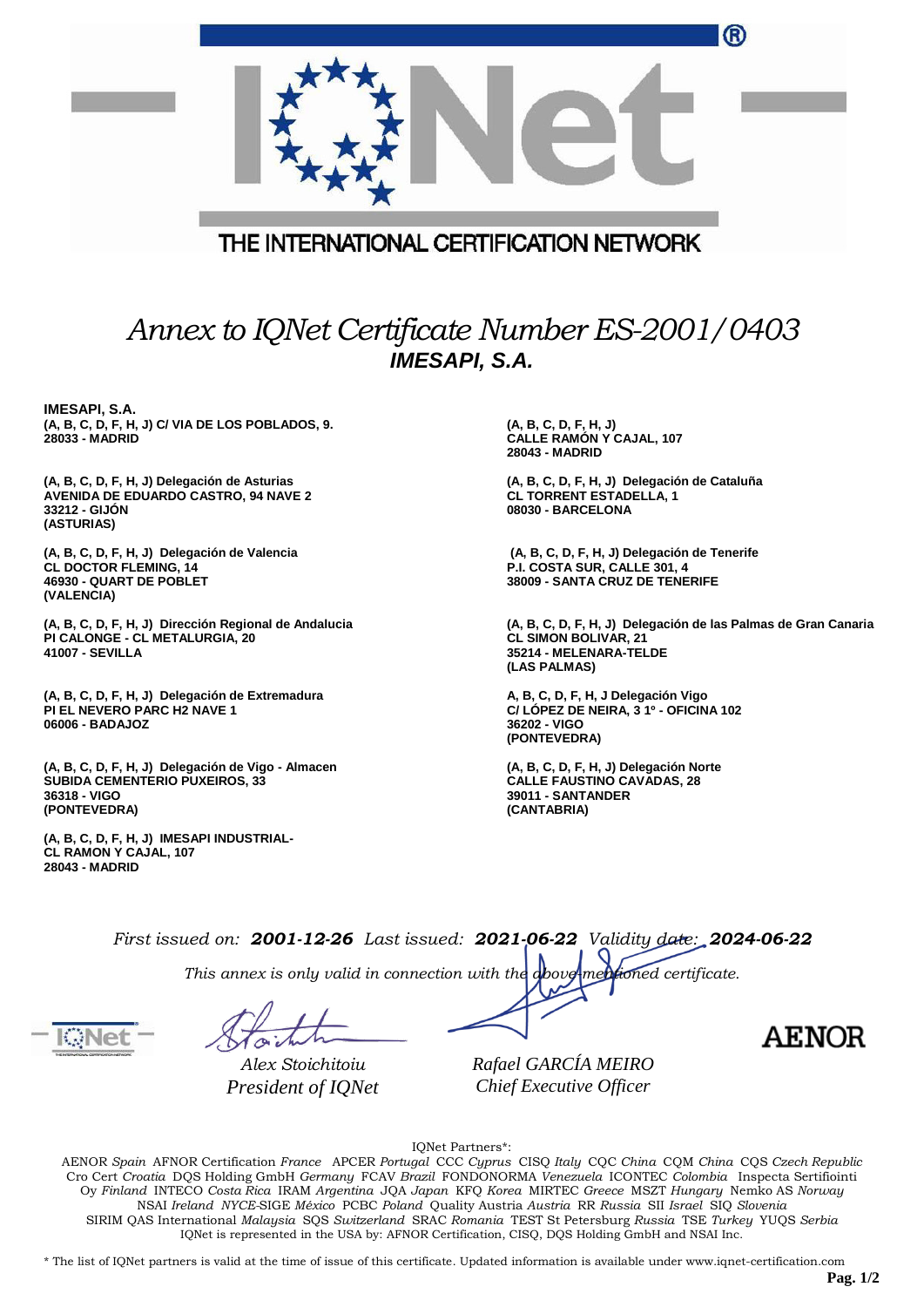|                                         | ® |
|-----------------------------------------|---|
|                                         |   |
| THE INTERNATIONAL CERTIFICATION NETWORK |   |
|                                         |   |

## *Annex to IQNet Certificate Number ES-2001/0403 IMESAPI, S.A.*

**API MOVILIDAD, S.A. (E, F, K) (Oficinas centrales) C/ VÍA DE LOS POBLADOS, 9 28033 - MADRID**

**ECOCIVIL ELECTROMUR G.E.S.L. (B, C, D, F) POLIGONO INDUSTRIAL OESTE CL PARAGUAY, PARCELA 13-3. 30820 - ALCANTARILLA (MURCIA)**

**VIABAL MANTENIMENT I CONSERVACIO, S.A (E, F) PI MARRATXI CL GERRERS, NAVE 26. 07141 - MARRATXI (ILLES BALEARS)**

**CONTRATA Y SERVICIOS COSERSA, S.A. (I) CL BRONCE, 23. 28500 - ARGANDA DEL REY (MADRID)**

**HIEZ, S.A. (E, F) CR BILBAO-PLENCIA, 17. EDIFICIO ARTXANDA. PORTAL 7 2ºB. 48950 - ASUA-ERANDIO (BIZKAIA)**

*First issued on: 2001-12-26 Last issued: 2021-06-22 Validity date: 2024-06-22*

*This annex is only valid in connection with the above-mentioned certificate.*

*Alex Stoichitoiu President of IQNet* *Rafael GARCÍA MEIRO Chief Executive Officer*

**AENOR** 

IQNet Partners\*:

AENOR *Spain* AFNOR Certification *France* APCER *Portugal* CCC *Cyprus* CISQ *Italy* CQC *China* CQM *China* CQS *Czech Republic*  Cro Cert *Croatia* DQS Holding GmbH *Germany* FCAV *Brazil* FONDONORMA *Venezuela* ICONTEC *Colombia* Inspecta Sertifiointi Oy *Finland* INTECO *Costa Rica* IRAM *Argentina* JQA *Japan* KFQ *Korea* MIRTEC *Greece* MSZT *Hungary* Nemko AS *Norway*  NSAI *Ireland NYCE-*SIGE *México* PCBC *Poland* Quality Austria *Austria* RR *Russia* SII *Israel* SIQ *Slovenia*  SIRIM QAS International *Malaysia* SQS *Switzerland* SRAC *Romania* TEST St Petersburg *Russia* TSE *Turkey* YUQS *Serbia* IQNet is represented in the USA by: AFNOR Certification, CISQ, DQS Holding GmbH and NSAI Inc.